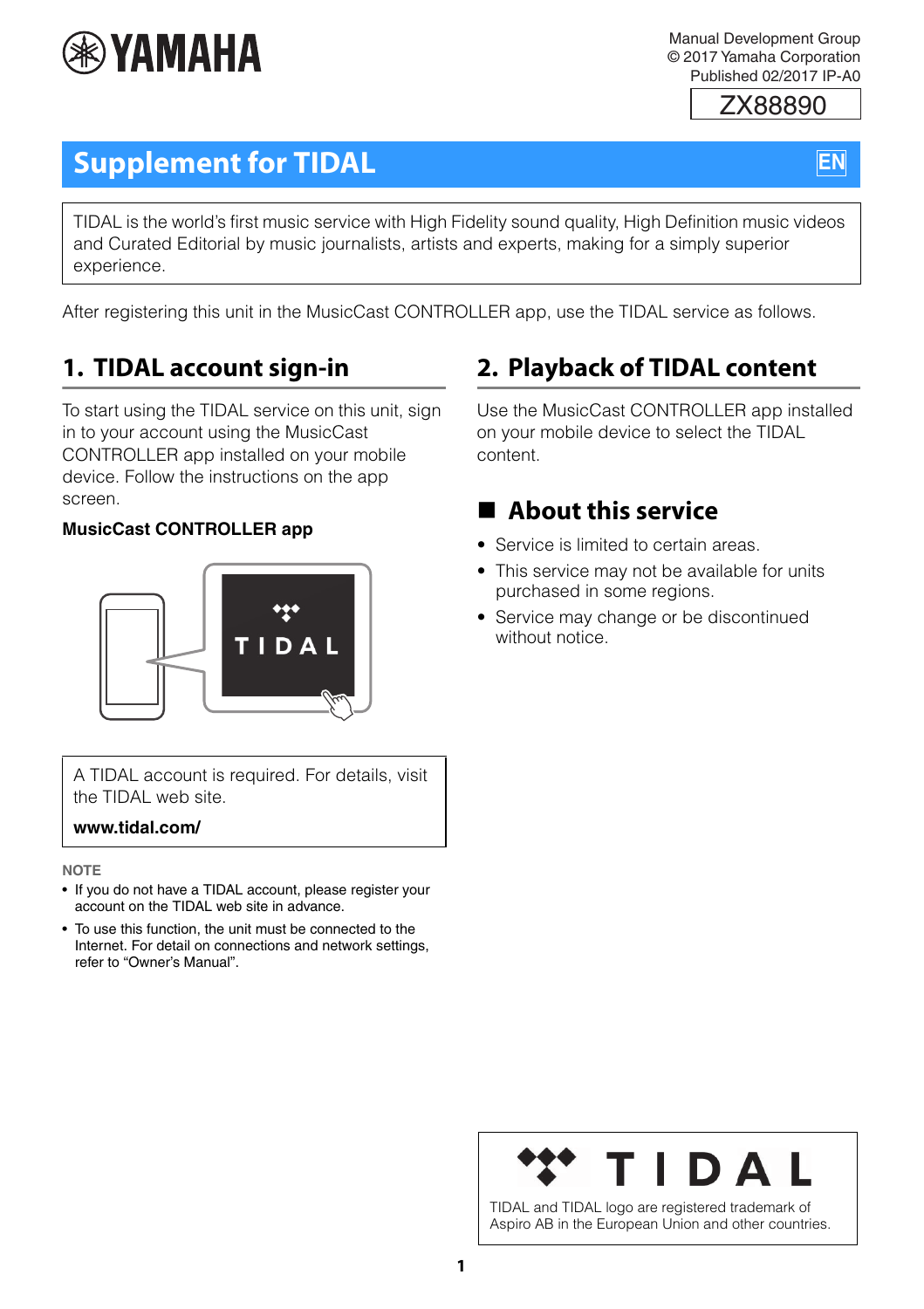TIDAL est le premier service musical au monde à proposer une qualité audio haute fidélité, des vidéos musicales en haute définition et des contenus de journalistes, d'artistes et d'experts musicaux, contribuant à une expérience musicale sans égale.

Après avoir enregistré cette unité dans l'application MusicCast CONTROLLER, utilisez le service TIDAL comme suit.

### **1. Connexion à votre compte TIDAL**

Pour utiliser le service TIDAL sur cette unité, connectez-vous à votre compte à l'aide de l'application MusicCast CONTROLLER installée sur votre dispositif mobile. Suivez les instructions affichées sur l'écran de l'application.

#### **Application MusicCast CONTROLLER**



Un compte TIDAL est nécessaire. Visitez sur le site internet de TIDAL pour en savoir plus.

#### **www.tidal.com/**

**REMARQUE**

- Si vous n'avez pas encore de compte TIDAL, créez-en un à l'avance sur le site Internet de TIDAL.
- Pour utiliser cette fonction, l'unité doit être raccordée à Internet. Pour en savoir plus sur les connexions et les réglages réseau, voyez le « Mode d'emploi ».

### **2. Lecture de contenu TIDAL**

Utilisez l'application MusicCast CONTROLLER installée sur votre appareil mobile pour sélectionner le contenu TIDAL.

### **À propos de ce service**

- Le service est limité dans certaines zones.
- Ce service peut ne pas être disponible pour les unités achetées dans certaines régions.
- Le service peut être modifié ou interrompu sans préavis.



TIDAL et le logo TIDAL sont des marques commerciales de Aspiro AB, déposées dans l'Union Européenne et d'autres pays.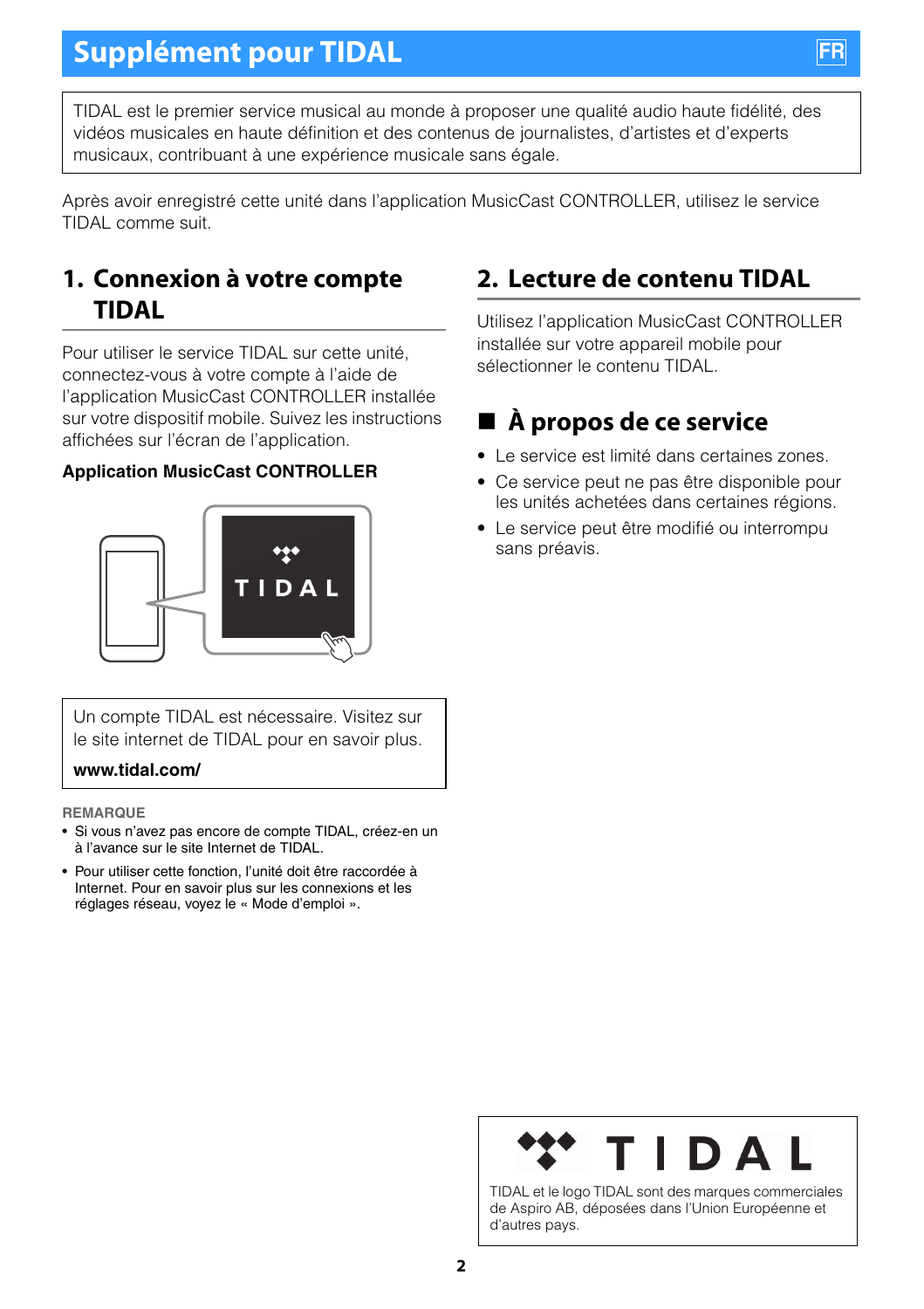TIDAL ist der weltweit erste Musikdienst mit High Fidelity Soundqualität, High Definition Musikvideos und betreuten Beiträgen von Musikjournalisten, Künstlern und Experten, was deutlich für eine überlegene Erfahrung sorgt.

Nach der Registrierung dieses Geräts in der App MusicCast CONTROLLER nutzen Sie den TIDAL-Service wie nachstehend beschrieben.

### **1. Anmelden im TIDAL-Konto**

Zur Benutzung des TIDAL Dienstes auf diesem Gerät melden Sie sich über die auf Ihrem Mobilgerät installierte MusicCast CONTROLLER App mit Ihrem Konto an. Folgen Sie den Anweisungen auf dem App-Bildschirm.

#### **App MusicCast CONTROLLER**



Ein TIDAL-Konto wird benötigt. Für Einzelheiten Besuchen Sie die TIDAL-**Website** 

#### **www.tidal.com/**

#### **HINWEIS**

- Falls Sie noch kein TIDAL-Konto besitzen melden Sie sich bitte zunächst auf der TIDAL-Website an.
- Um diese Funktion zu nutzen, muss das Gerät mit dem Internet verbunden sein. Einzelheiten zu den Anschlüssen und Netzwerkeinstellungen erfahren Sie in der "Bedienungsanleitung".

### **2. Wiedergabe von TIDAL-Inhalt**

Wählen Sie den TIDAL-Gehalt mit der auf Ihrem Mobiltelefon installierten App MusicCast CONTROLLER.

### **Über diesen Service**

- Der Service ist auf bestimmte Gebiete beschränkt.
- Für in gewissen Gebieten gekaufte Geräte ist der Service möglicherweise nicht verfügbar.
- Der Service kann ohne Vorankündigung geändert oder eingestellt werden.

TIDAL und das TIDAL Logo sind in der Europäischen Union und anderen Ländern eingetragene Warenzeichen von Aspiro AB.

**3**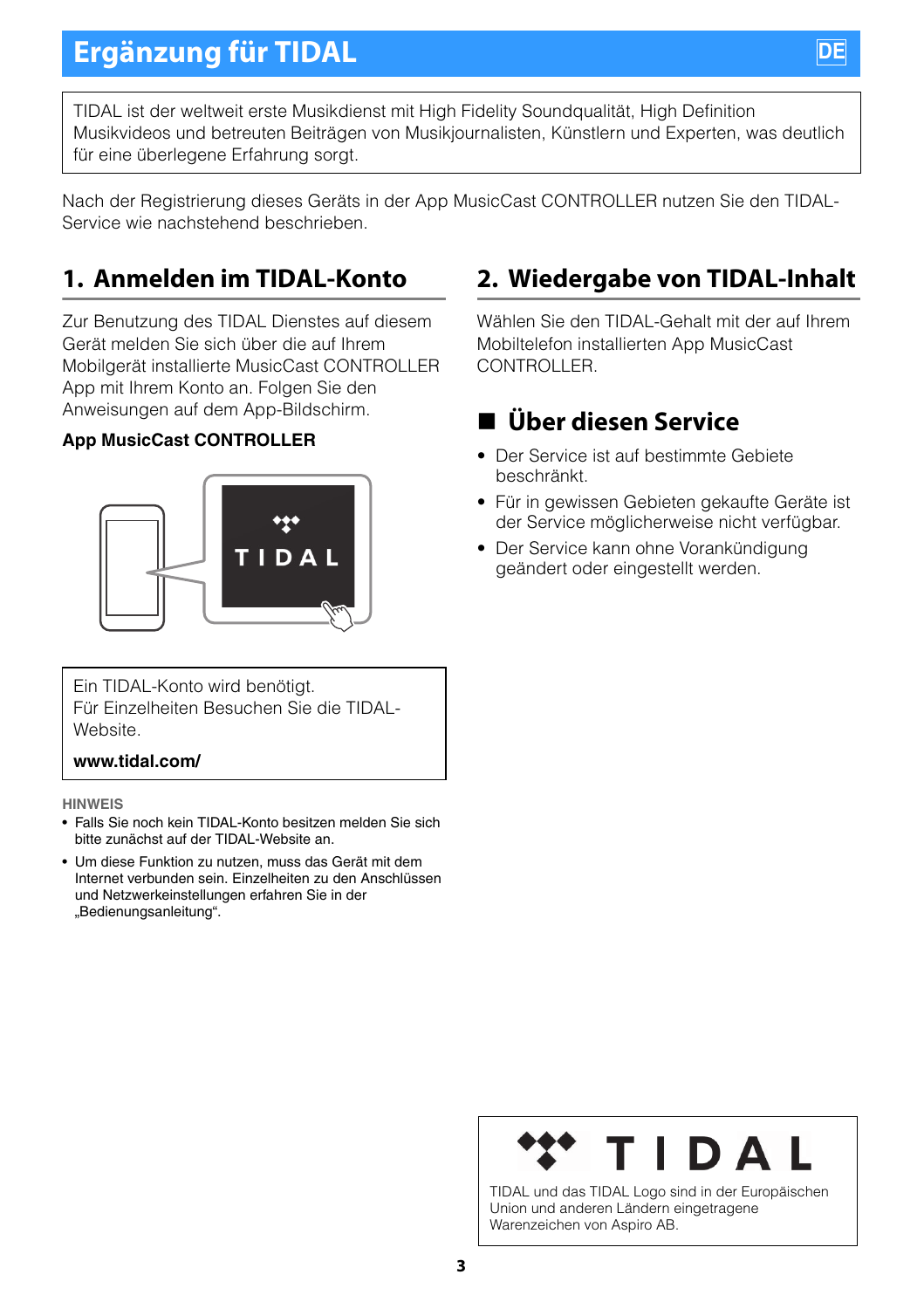TIDAL är världens första musiktjänst med naturtrogen ljudkvalitet, musikvideor i HD-kvalitet och relevant redigerat material av musikjournalister, artister och experter, vilket leder till en helt enkelt överlägsen upplevelse.

Efter registrering av denna enhet i MusicCast CONTROLLER-appen, använd TIDAL-tjänsten enligt följande.

### **1. TIDAL konto inloggning**

För att börja använda TIDAL tjänsten på den här enheten, logga in på ditt konto med appen MusicCast CONTROLLER som är installerad på din mobila enhet. Följ instruktionerna på skärmen i appen.

#### **Appen MusicCast CONTROLLER**



Ett TIDAL-konto krävs. Besök webbplatsen för TIDAL för detaljer.

#### **www.tidal.com/**

#### **ANMÄRKNING**

- Om du inte har en TIDAL konto, registrera ditt konto på webbplatsen för TIDAL i förväg.
- För att använda denna funktion, måste denna enhet vara ansluten till Internet. För detaljer om anslutningar och nätverksinställningar, se "Bruksanvisning".

### **2. Uppspelning av TIDALinnehåll**

Använd MusicCast CONTROLLER-appen installerad på din mobila enhet för att välja TIDAL innehåll.

### **Angående denna tjänst**

- Tjänsten är begränsad till vissa områden.
- Denna tjänst kanske inte är tillgänglig för enheter inköpta i vissa regioner.
- Denna tjänst kan avbrytas utan förvarning.

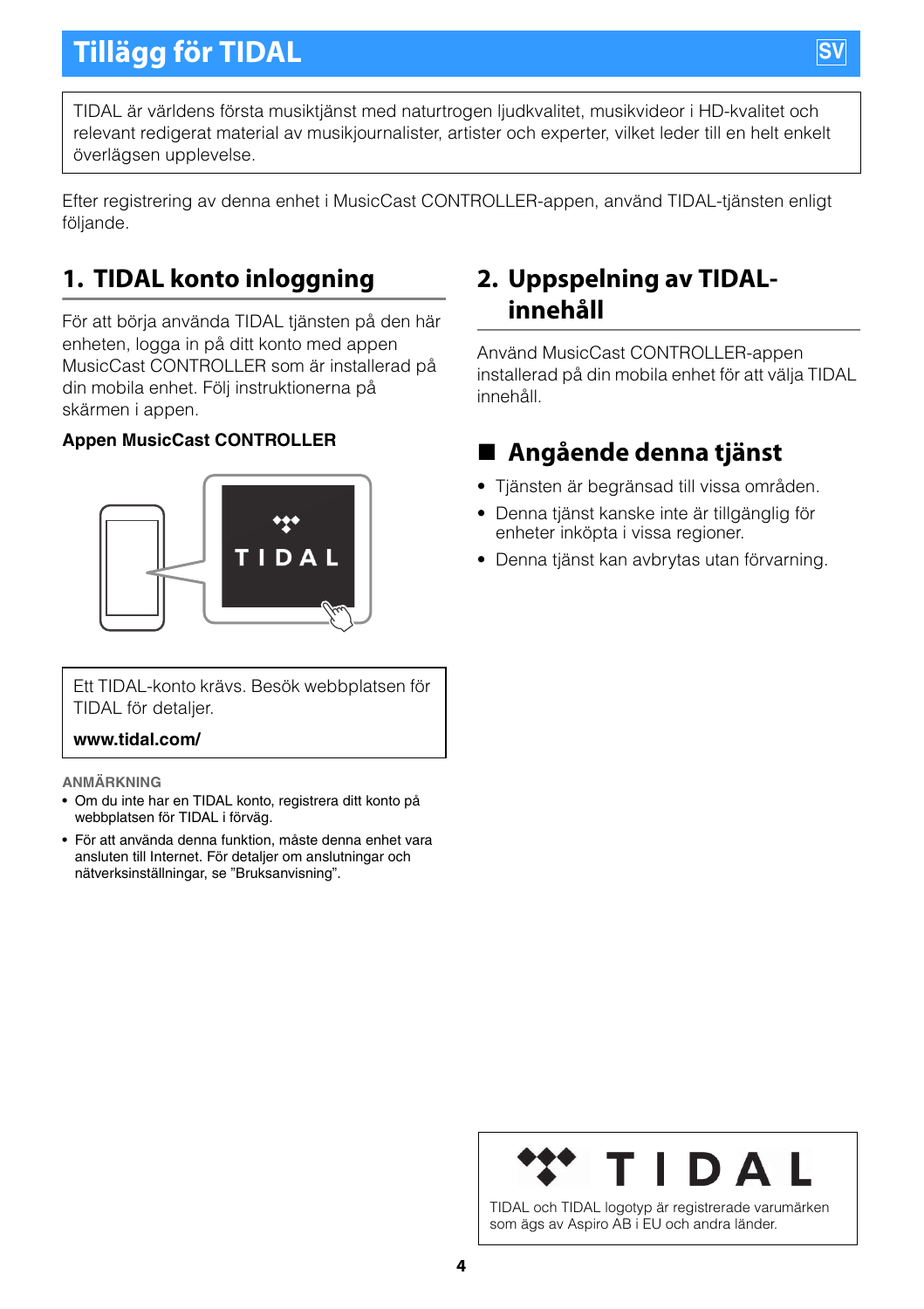TIDAL è il primo servizio musicale al mondo con suono ad alta fedeltà, video musicali ad alta definizione ed editoriali di giornalisti del settore, artisti ed esperti. Il tutto per un'esperienza semplicemente superiore.

Dopo aver registrato questa unità nell'app MusicCast CONTROLLER, utilizzare il servizio TIDAL come segue.

### **1. Accesso all'account TIDAL**

Per iniziare a utilizzare il servizio TIDAL sull'unità, accedere al proprio account mediante l'app MusicCast CONTROLLER installata sul dispositivo mobile e attenersi alle istruzioni che appaiono sulla schermata dell'app.

#### **App MusicCast CONTROLLER**



È richiesto un account TIDAL. Visita il sito web TIDAL per dettagli.

#### **www.tidal.com/**

#### **NOTA**

- Se non si possiede un account TIDAL, aprirne uno prima registrandosi sul sito web TIDAL.
- Per utilizzare questa funzione, l'unità deve essere collegata a Internet. Per maggiori dettagli sui collegamenti e le impostazioni di rete, consultare "Manuale di istruzioni".

### **2. Riproduzione del contenuto di TIDAL**

Utilizzare l'app MusicCast CONTROLLER installata sul proprio dispositivo mobile per selezionare il contenuto TIDAL.

### **Informazioni su questo servizio**

- Il servizio è limitato ad alcune aree.
- Questo servizio potrebbe non essere disponibile per unità acquistate in alcune regioni.
- Il servizio potrebbe cambiare o essere interrotto senza preavviso.



**IT**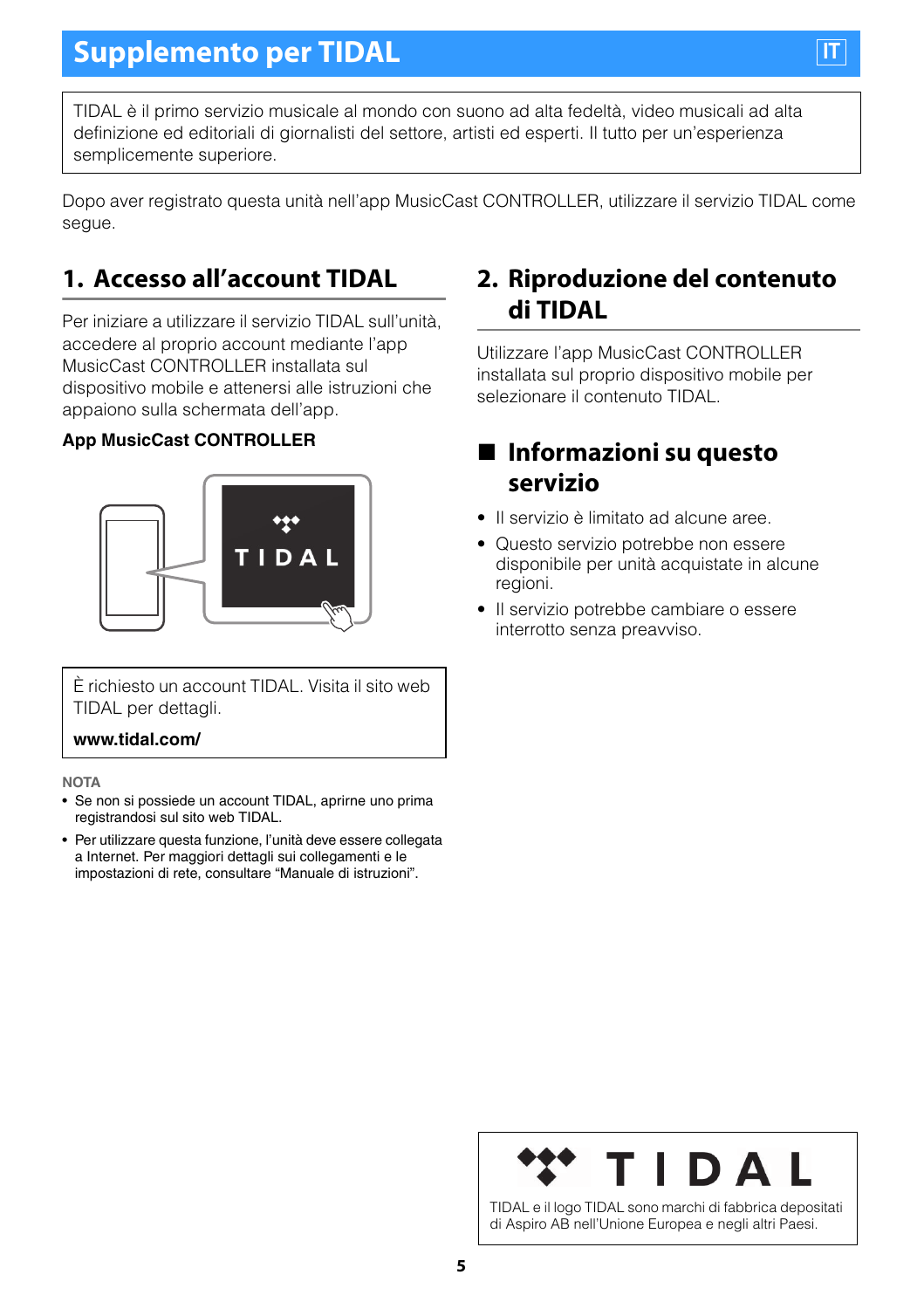TIDAL es el primer servicio de música del mundo con calidad de sonido de alta fidelidad, videos musicales en alta definición y reseñas creadas por periodistas musicales, artistas y expertos, lo que permite ofrecer una experiencia simplemente superior.

Después de registrar esta unidad en la aplicación MusicCast CONTROLLER, utilice el servicio TIDAL del modo que se indica a continuación.

### **1. Inicio de sesión de cuenta de TIDAL**

Para comenzar a utilizar el servicio de TIDAL en esta unidad, inicie sesión en su cuenta usando la aplicación MusicCast CONTROLLER instalada en su dispositivo móvil. Siga las instrucciones en la pantalla de la aplicación.

#### **Aplicación MusicCast CONTROLLER**



Se necesita una cuenta de TIDAL. Visite el sitio web de TIDAL para obtener más información.

#### **www.tidal.com/**

#### **NOTA**

- Si no tiene una cuenta de TIDAL, registre su cuenta en el sitio web de TIDAL de antemano.
- Para utilizar esta función, esta unidad debe estar conectada a Internet. Para ver información detallada sobre las conexiones y los ajustes de red, consulte "Manual de Instrucciones".

### **2. Reproducción del contenido de TIDAL**

Utilice la aplicación MusicCast CONTROLLER instalada en su dispositivo móvil para seleccionar el contenido de TIDAL.

### **Acerca de este servicio**

- El servicio está limitado a determinadas áreas.
- Es posible que este servicio no esté disponible en unidades adquiridas en determinadas regiones.
- El servicio podría modificarse o interrumpirse sin previo aviso.



TIDAL y el logotipo de TIDAL son marcas comerciales registradas de Aspiro AB en la Unión Europea y en otros países.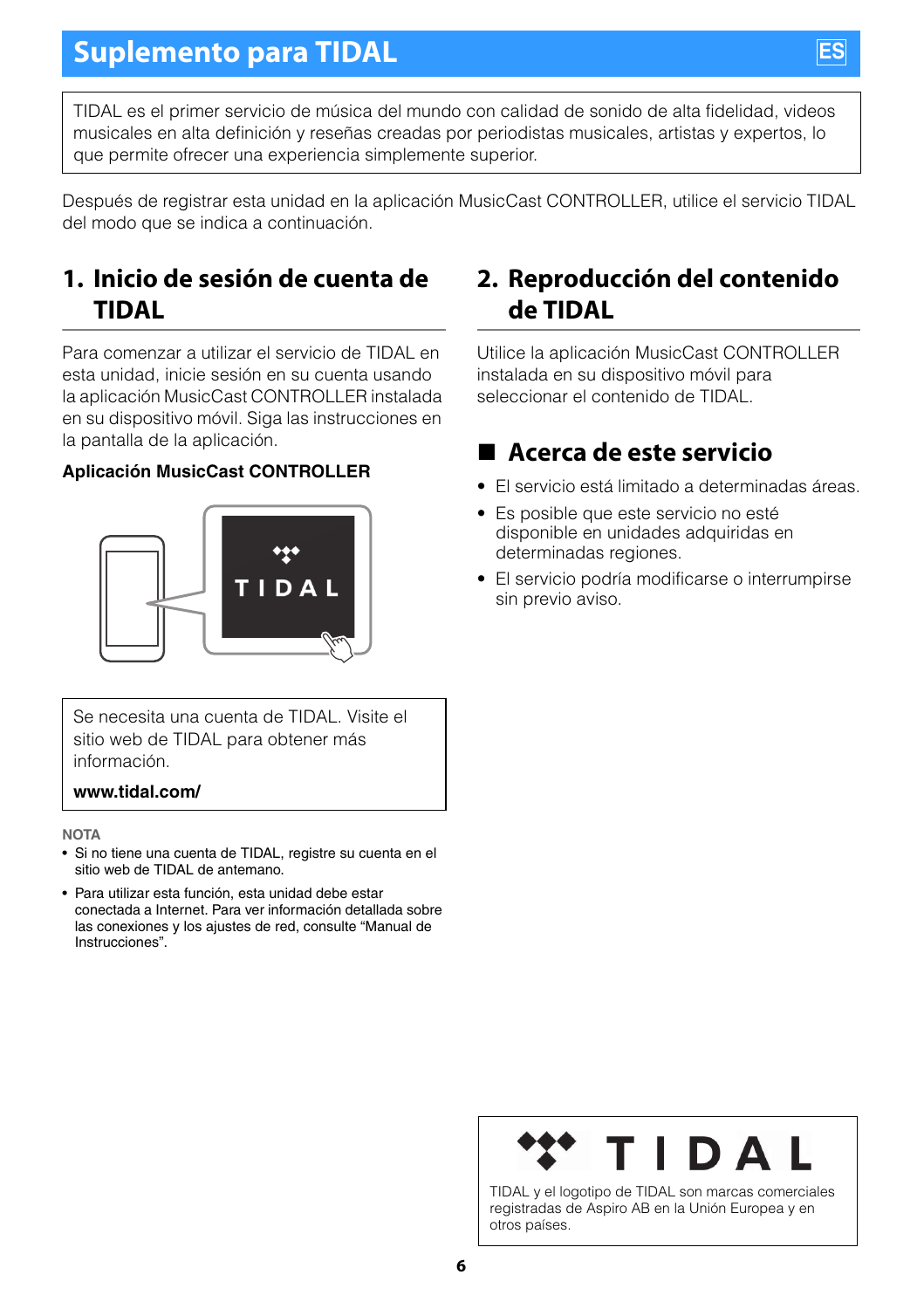TIDAL is de eerste muziekdienst ter wereld met High Fidelity geluidskwaliteit, muziekvideo's in High Definition en gecontroleerde redactie door muziekjournalisten, artiesten en experts, wat garant staat voor een superieure muziekervaring.

Nadat u dit toestel heeft geregistreerd in de MusicCast CONTROLLER app, kunt u als volgt TIDAL gebruiken.

### **1. Bij TIDAL-account aanmelden**

Om de TIDAL-dienst op dit product te gebruiken, moet u zich aanmelden bij de account die gebruikmaakt van de MusicCast CONTROLLER app die is geïnstalleerd op uw mobiele apparaat. Volg de instructies op het scherm van de app.

#### **MusicCast CONTROLLER app**



U heeft hiervoor een TIDAL account nodig. Bezoek de website van TIDAL voor details.

#### **www.tidal.com/**

#### **OPMERKING**

- Als u geen TIDAL-account hebt, registreer dan vooraf uw account op de website van TIDAL.
- Om deze functie te gebruiken, moet dit toestel verbinding hebben met internet. Raadpleeg "Gebruiksaanwijzing" voor details over verbindingen en netwerkinstellingen.

#### **2. Weergeven van materiaal van TIDAL**

Gebruik de MusicCast CONTROLLER app op uw mobiele apparaat om het TIDAL materiaal te selecteren.

### ■ Over deze dienst

- Gebruik is beperkt tot bepaalde gebieden.
- De dienst is mogelijk niet beschikbaar voor toestellen die in bepaalde gebieden zijn aangeschaft.
- De dienst kan zonder kennisgeving worden gewijzigd of stopgezet.



handelsmerken van Aspiro AB in de Europese Unie en andere landen.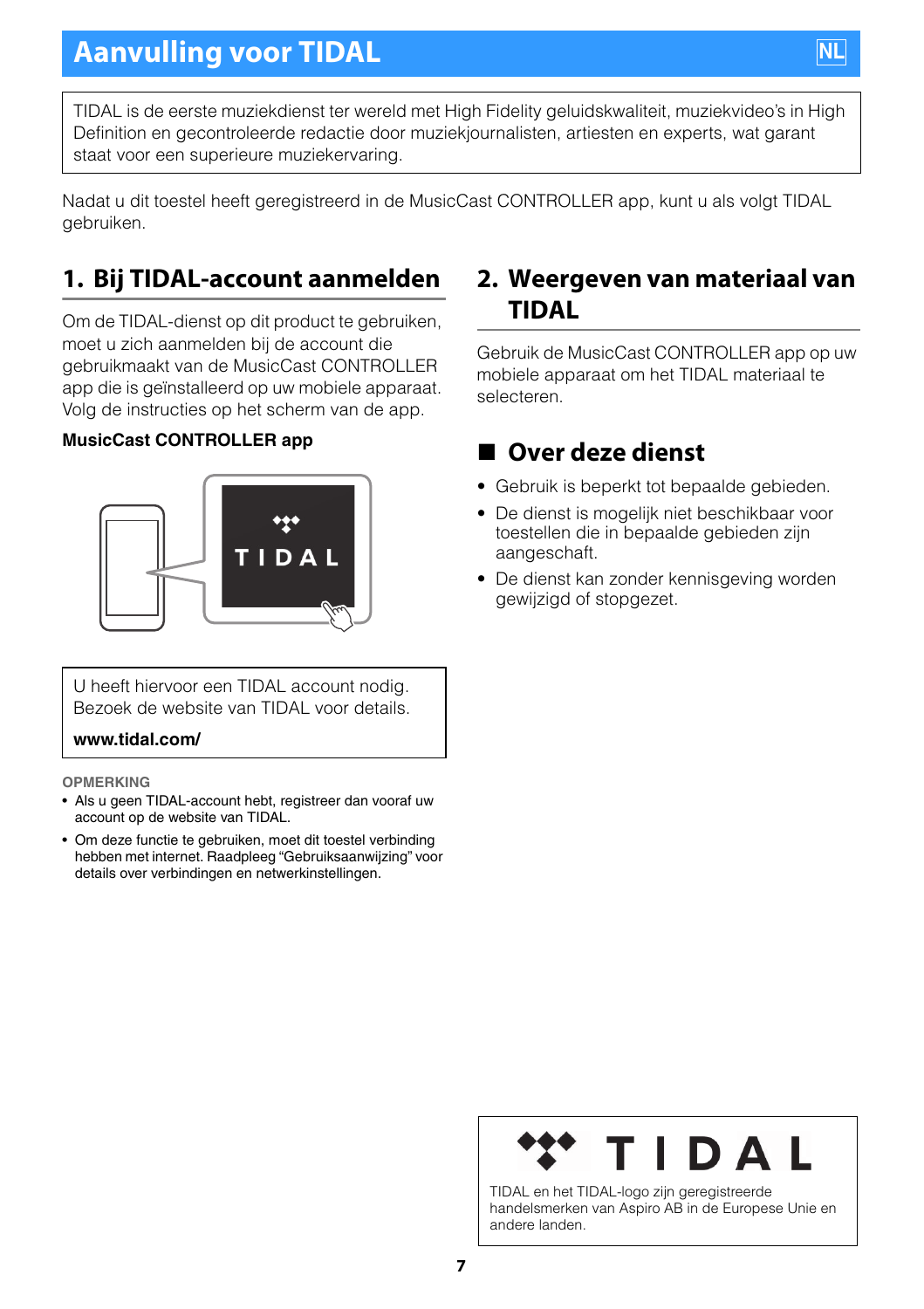### **Приложение к TIDAL**

TIDAL – первая в мире музыкальная служба, позволяющая наслаждаться музыкой со звуком высокого качества, смотреть музыкальные видеоролики высокой четкости и читать специально отобранные статьи музыкальных журналистов, исполнителей и экспертов, и направленная на получение незабываемых впечатлений.

После регистрации данного аппарата с помощью приложения MusicCast CONTROLLER можно использовать службу TIDAL следующим образом.

#### **1. Вход в учетную запись TIDAL**

Чтобы использовать службу TIDAL на данном аппарате, войдите в свою учетную запись с помощью приложения MusicCast CONTROLLER, установленного на вашем мобильном устройстве. Следуйте инструкциям на экране приложения.

#### **Приложения MusicCast CONTROLLER**



Наличие учетной записи TIDAL обязательно. Подробные сведения см. на веб-сайте TIDAL.

#### **www.tidal.com/**

**ПРИМЕЧАНИЕ**

- Если у вас нет учетной записи TIDAL, зарегистрируйте ее на веб-сайте TIDAL заранее.
- Для использования этой функции аппарат должен быть подключен к Интернету. Подробнее о подключениях и настройках сети см. в "Инструкция по эксплуатации".

#### **2. Воспроизведение контента TIDAL**

С помощью приложения MusicCast CONTROLLER, установленного на вашем мобильном устройстве, выберите контент TIDAL.

#### **О данной службе**

- Служба имеет территориальные ограничения.
- Данная служба может быть недоступна для аппаратов, приобретенных в определенных регионах.
- Служба может быть изменена или прекращена без уведомления.

# DAI

TIDAL и логотип TIDAL являются зарегистрированными товарными знаками компании Aspiro AB в Европейском Союзе и других странах.